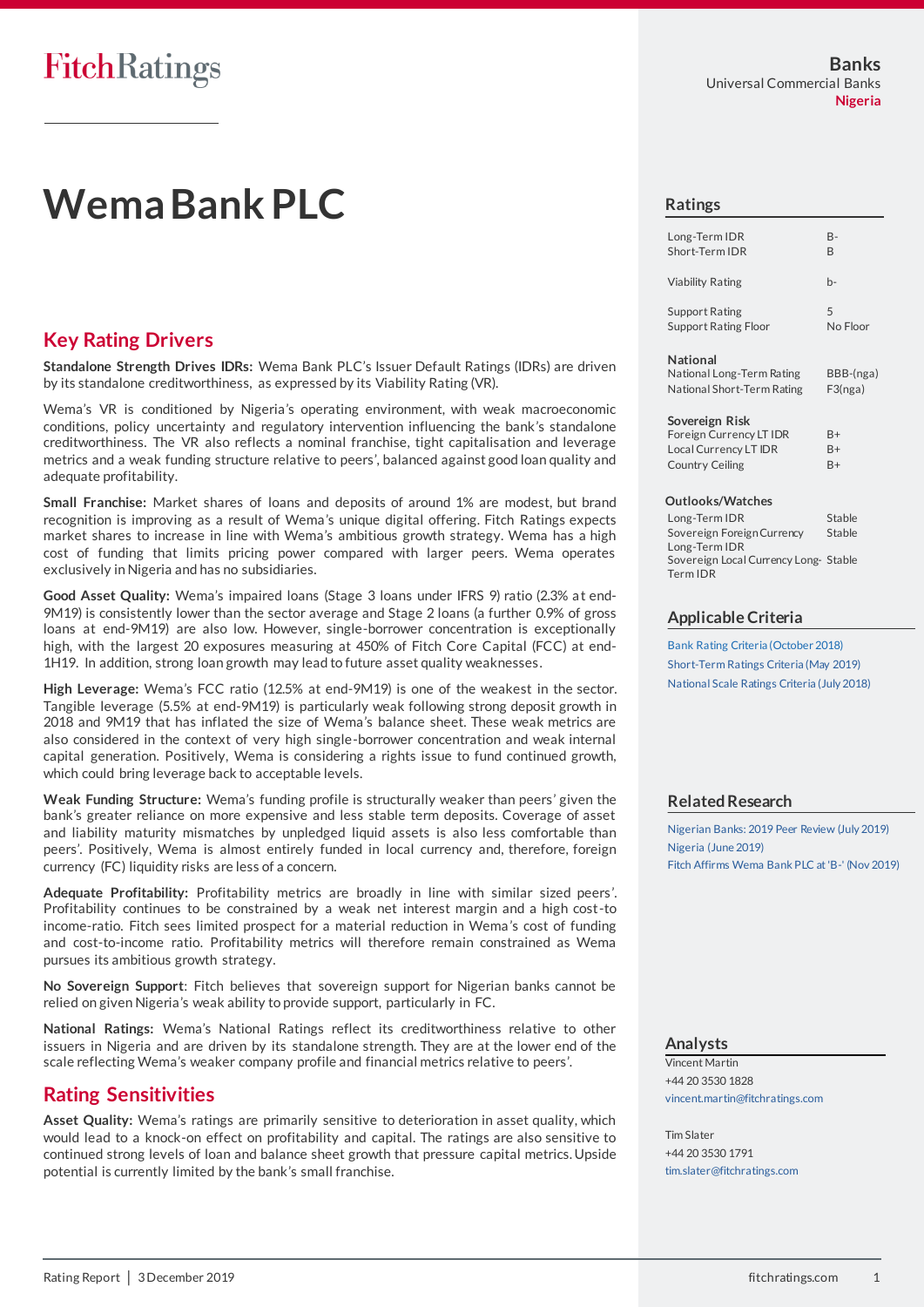## **Standalone Assessment**

|              | <b>Wema Bank PLC</b> |                          |                 |                          |                      |                      |                             | <b>ESG Relevance:</b>                                    |                        |                         |            | <b>Banks</b><br><b>Ratings Navigator</b>       |
|--------------|----------------------|--------------------------|-----------------|--------------------------|----------------------|----------------------|-----------------------------|----------------------------------------------------------|------------------------|-------------------------|------------|------------------------------------------------|
|              | Peer Ratings         | Operating<br>Environment | Company Profile | Management &<br>Strategy | <b>Risk Appetite</b> | <b>Asset Quality</b> | Earnings &<br>Profitability | <b>Financial Profile</b><br>Capitalisation &<br>Leverage | Funding &<br>Liquidity | <b>Viability Rating</b> | Floor      | <b>Support Rating Issuer Default</b><br>Rating |
| aaa          |                      |                          |                 |                          |                      |                      |                             |                                                          |                        | aaa                     | AAA        | AAA                                            |
| $aa+$        |                      |                          |                 |                          |                      |                      |                             |                                                          |                        | $aa+$                   | AA+        | $AA+$                                          |
| aa           |                      |                          |                 |                          |                      |                      |                             |                                                          |                        | aa                      | AA         | AA                                             |
| aa-          |                      |                          |                 |                          |                      |                      |                             |                                                          |                        | aa-                     | AA-        | AA-                                            |
| $a+$         |                      |                          |                 |                          |                      |                      |                             |                                                          |                        | $a+$                    | A+         | A+                                             |
| $\mathbf{a}$ |                      |                          |                 |                          |                      |                      |                             |                                                          |                        | a                       | A          | А                                              |
| $a-$         |                      |                          |                 |                          |                      |                      |                             |                                                          |                        | $a-$                    | А-         | А-                                             |
| bbb+         |                      |                          |                 |                          |                      |                      |                             |                                                          |                        | bbb+                    | BBB+       | BBB+                                           |
| bbb          |                      |                          |                 |                          |                      |                      |                             |                                                          |                        | bbb                     | <b>BBB</b> | <b>BBB</b>                                     |
| bbb-         |                      |                          |                 |                          |                      |                      |                             |                                                          |                        | bbb-                    | BBB-       | BBB-                                           |
| $bb+$        |                      |                          |                 |                          |                      |                      |                             |                                                          |                        | $bb+$                   | BB+        | BB+                                            |
| bb           |                      |                          |                 |                          |                      |                      |                             |                                                          |                        | bb                      | <b>BB</b>  | <b>BB</b>                                      |
| bb-          |                      |                          |                 |                          |                      |                      |                             |                                                          |                        | bb-                     | BB-        | BB-                                            |
| $b+$         |                      |                          |                 |                          |                      |                      |                             |                                                          |                        | $b+$                    | $B+$       | $B+$                                           |
| $\mathbf b$  |                      |                          |                 |                          |                      |                      |                             |                                                          |                        | $\mathbf{b}$            | в          | в                                              |
| $b -$        |                      |                          |                 |                          |                      |                      |                             |                                                          |                        | b-                      | B-         | Stable<br>lв-                                  |
| $ccc+$       |                      |                          |                 |                          |                      |                      |                             |                                                          |                        | $CCC +$                 | CCC+       | CCC+                                           |
| ccc          |                      |                          |                 |                          |                      |                      |                             |                                                          |                        | ccc                     | CCC        | CCC                                            |
| CCC-         |                      |                          |                 |                          |                      |                      |                             |                                                          |                        | CCC-                    | CCC-       | CCC-                                           |
| cc           |                      |                          |                 |                          |                      |                      |                             |                                                          |                        | cc                      | <b>CC</b>  | CC                                             |
| $\mathbf c$  |                      |                          |                 |                          |                      |                      |                             |                                                          |                        |                         | С          | C                                              |
|              |                      |                          |                 |                          |                      |                      |                             |                                                          |                        |                         | Inf.       | D or RD                                        |

# **Sovereign Support Assessment**

| <b>Support Rating Floor</b>                                               |          |                | Value     |
|---------------------------------------------------------------------------|----------|----------------|-----------|
| Typical D-SIB SRF for sovereign's rating level (assuming high propensity) | $B+$     |                |           |
| Actual country D-SIB SRF                                                  |          |                | <b>NF</b> |
| <b>Support Rating Floor:</b>                                              |          |                | <b>NF</b> |
| <b>Support Factors</b>                                                    | Positive | <b>Neutral</b> | Negative  |
| Sovereign ability to support system                                       |          |                |           |
| Size of banking system relative to economy                                |          |                |           |
| Size of potential problem                                                 |          |                |           |
| Structure of banking system                                               |          |                |           |
| Liability structure of banking system                                     |          |                |           |
| Sovereign financial flexibility (for rating level)                        |          |                |           |
| Sovereign propensity to support system                                    |          |                |           |
| Resolution legislation with senior debt bail-in                           |          |                |           |
| Track record of banking sector support                                    |          |                |           |
| Government statements of support                                          |          |                |           |
| Sovereign propensity to support bank                                      |          |                |           |
| Systemic importance                                                       |          |                |           |
| Liability structure of bank                                               |          |                |           |
| Ownership                                                                 |          |                |           |
| Specifics of bank failure                                                 |          |                |           |

| <b>Bar Chart Legend</b>            |                  |   |                                           |  |  |  |  |
|------------------------------------|------------------|---|-------------------------------------------|--|--|--|--|
|                                    |                  |   | Vertical bars - VR range of Rating Factor |  |  |  |  |
| Bar Colors - Influence on final VR |                  |   |                                           |  |  |  |  |
|                                    | Higher influence |   |                                           |  |  |  |  |
| Moderate influence                 |                  |   |                                           |  |  |  |  |
|                                    | Lower influence  |   |                                           |  |  |  |  |
| Bar Arrows – Rating Factor Outlook |                  |   |                                           |  |  |  |  |
| 介                                  | Positive         | ⇓ | Negative                                  |  |  |  |  |
| ⇕                                  | <b>Evolving</b>  |   | <sup>□</sup> Stable                       |  |  |  |  |

## **High Propensity to Support; Weak Ability**

Fitch considers the authorities' propensity to support the banking system to be high and there is a record of recent support across the sector.

However, Fitch believes that sovereign support to Nigerian banks cannot be relied on given Nigeria's (B+/Stable) weak ability to provide support, particularly in FC. The size of the banking sector is small by international standards (at about 30% of GDP) but government finances remain weak. Therefore the Support Rating Floor of all Nigerian banks is at 'No Floor' and all Support Ratings are at '5'. This reflects our opinion that senior creditors cannot rely on receiving full and timely extraordinary support from the Nigerian sovereign if any of the banks become non-viable.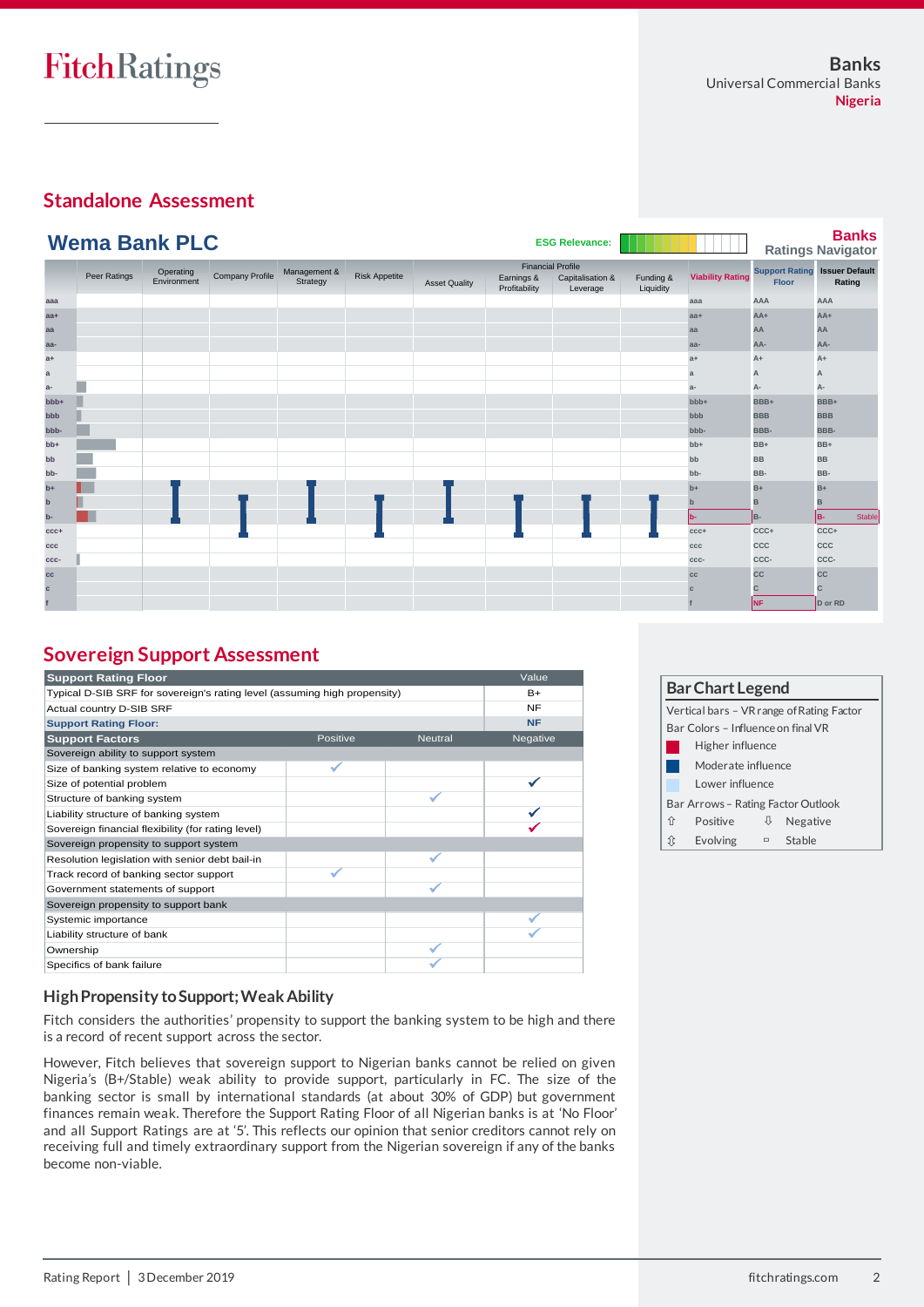## **Significant Changes**

#### **Minimum Loans-to-Deposits Ratio of 65%**

Loan growth for the sector remained weak in 2018 (private sector credit contracted by 5%) due to weak operating conditions, persisting asset quality problems and the crowding out of private sector credit from investments in high yielding government securities.

In order to encourage banks to resume lending (particularly to consumers and SMEs) and stimulate economic growth, the Central Bank of Nigeria (CBN) introduced a minimum loansto-deposits ratio (LDR) of 60% to be reached by end-3Q19, and subsequently increased this to 65% to be met by end-2019. The LDR is effectively a loans-to-funding ratio as the denominator includes all funding except interbank borrowings. Banks that do not meet the threshold are required to place additional unremunerated cash reserves at the CBN equal to 50% of the LDR lending shortfall. Wema is in compliance with the 60% requirement.

CBN intervention in the banking sector and unconventional policy measures is credit negative for banks. The LDR forces banks to increase lending in a very short timeframe to untested segments (consumers and SMEs) during a period in which operating conditions are not conducive to growth, which could increase asset quality risks and pressure capitalisation, while also creating margin compression as competition for quality borrowers intensifies. Bank liquidity will also be affected as a result of the shift away from government securities, which will also affect capital ratios. Earnings will be further affected if banks are required to place additional cash reserves for not meeting the LDR.

#### **Tough Operating Environment**

Operating conditions in Nigeria remain challenging. Fitch forecasts 2% GDP growth for 2019 (1.9% in 2018), which will be largely driven by the non-oil sector and stable oil output. Nigeria is highly reliant on oil and gas (as Africa's largest producer), with the sector contributing around 10% of GDP and 45% of government revenue. Lower average oil prices and OPECimposed production cuts weigh on the sector. Inflation remains high but stable at around 11% in 2019; pressure could come from food price hikes, the new minimum wage and VAT increases.

Monetary policy aims to strike a balance between supporting the naira and controlling import inflation. The CBN has recently attempted to boost economic activity, starting with a policy rate cut to 13.5% in March (from 14%) and then directly intervening in the banking sector through regulations and policies to encourage banks to resume lending. In addition to the LDR requirement, the CBN has limited the amount of remunerable deposits banks can place at the CBN and is introducing a limit on the amount of government securities banks can hold in an attempt to stimulate credit growth.

Nigeria's improving international reserves (USD44.9 billion at end-1H19) provide a large external buffer. However, around USD6 billion of reserves are pledged in forward positions. Reserves are also buoyed by non-resident holdings of short-term CBN bills, which totalled USD15.8 billion (4% of GDP) at end-April 2019, exacerbating susceptibility to reversals in volatile portfolio inflows and generating rollover risks.

## **Balance Sheet Growth a Key Risk**

Wema's ambitious growth strategy presents a key risk. Strong asset growth in 2018 (26%) and 9M19 (25%) has been largely funded by corporate term deposits, which has served to increase Wema's already high reliance on expensive and less stable term deposit funding. Furthermore, this exceptionally strong deposit growth has exerted considerable downward pressure on leverage metrics. Loan growth also continues to outpace the sector at a time when the operating environment is not conducive to loan expansion. This may lead to future asset quality weakness and, in turn, affect profitability and capital metrics.

We expect strong loan and asset growth to continue in line with Wema's ambition to increase market share, which will put further pressure on solvency metrics. Positively, Wema is planning to support future balance sheet growth with a rights issue.

#### **Asset Growth**



Source: Fitch Ratings, Wema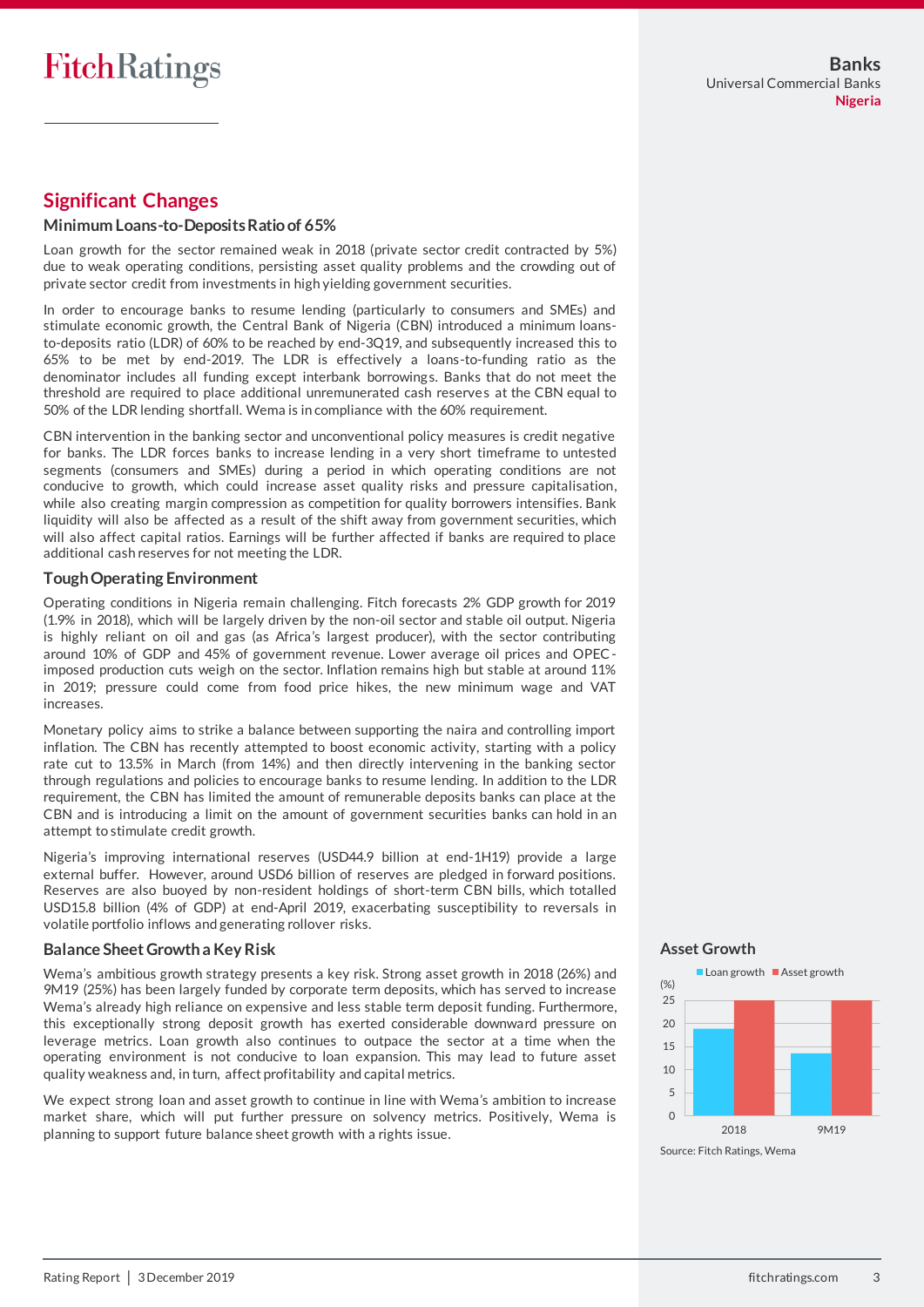## **Company Summary and Key Qualitative Assessment Factors**

#### **Nominal Franchise**

Wema is a third-tier bank that accounts for around just 1% of Nigeria's banking system assets, loans and deposits. However, Fitch expects these market shares to grow in coming years as Wema pursues an ambitious growth strategy. Wema's small franchise translates into a high cost of funding and a lack of pricing power compared with larger banks.

Wema's customer base is more focused on small and medium-sized corporates than larger peers. Wema operates exclusively in Nigeria under a national banking licence and has no plans to create an international subsidiary. Non-interest income, which is typically split evenly between net fees and commissions and trading income, accounts for a healthy proportion of operating income (averaging 35% during the past three full years), supporting earnings diversification.

## **Unique Digital Offering**

A key element of Wema's strategy and franchise is its fully digital offering. Using Wema's mobile platform, namely ALAT, customers are able to open a bank account and start conducting transactions without having to physically visit a branch. ALAT also has other unique features, such as allowing money withdrawals from an ATM without using a physical card. Fitch understands that ALAT, which was launched in 2017, is the first offering of its kind in Nigeria and is continuing to garner brand recognition, particularly from younger people.

Wema intends for ALAT to grow customer numbers sharply, thereby helping to mobilise retail deposits and reduce reliance on more expensive and less stable corporate term deposit funding. However, ALAT's funding contribution remains low at just 1% of customer deposits at end-9M19. Fitch understands that loans extended through ALAT remain very low and that the platform will maintain a liability-driven focus. Fitch recognises that competition is high in Nigeria's digital banking segment, which is dominated by the sector's largest banks, and this may limit ALAT's growth potential.

Wema continues to invest heavily in its digital offering in pursuit of being Nigeria's most innovative bank. In addition, Wema has invested heavily in marketing and advertising in an attempt to improve brand recognition, driving a high cost-to-income ratio that acts as a major constraint on profitability.

#### **Limited Exposure to Troubled Sectors**

Wema's underwriting standards are limited by its small franchise. This limits customer selection and results in a high proportion of lending to small and medium-sized corporates, which are typically riskier.

However, Fitch views positively Wema's lower exposure to troubled sectors, such as upstream oil and gas and power, compared with larger banks. Wema also limits lending to the entire oil and gas sector to 20% of gross loans, which is a more prudent limit than peers that comply with the 20% regulatory limit by each individual channel (e.g. downstream, upstream). Positively, FC lending (14% of net loans at end-1H19; largely in USD) is lower than peers', reflecting a customer base whose revenues are largely in NGN.

Single-borrower concentration is a key risk. Wema's largest 20 exposures (on- and off-balance sheet) measured at 450% of FCC at end-1H19, which is significantly higher than at any other Fitch-rated bank in the sector, making capital vulnerable to the default of individual borrowers.

#### **Small Foreign Currency Balance Sheet**

Wema has a significantly smaller FC balance sheet than peers, serving to reduce structural foreign exchange risk. Wema continues to run a long net open position in FC (largely in US dollars) equivalent to 24% of total equity at end-2018, meaning that a depreciation of the Nigerian naira would lead to a currency translation gain.



#### **Balance Sheet, Sep 19**



Source: Fitch Ratings, Wema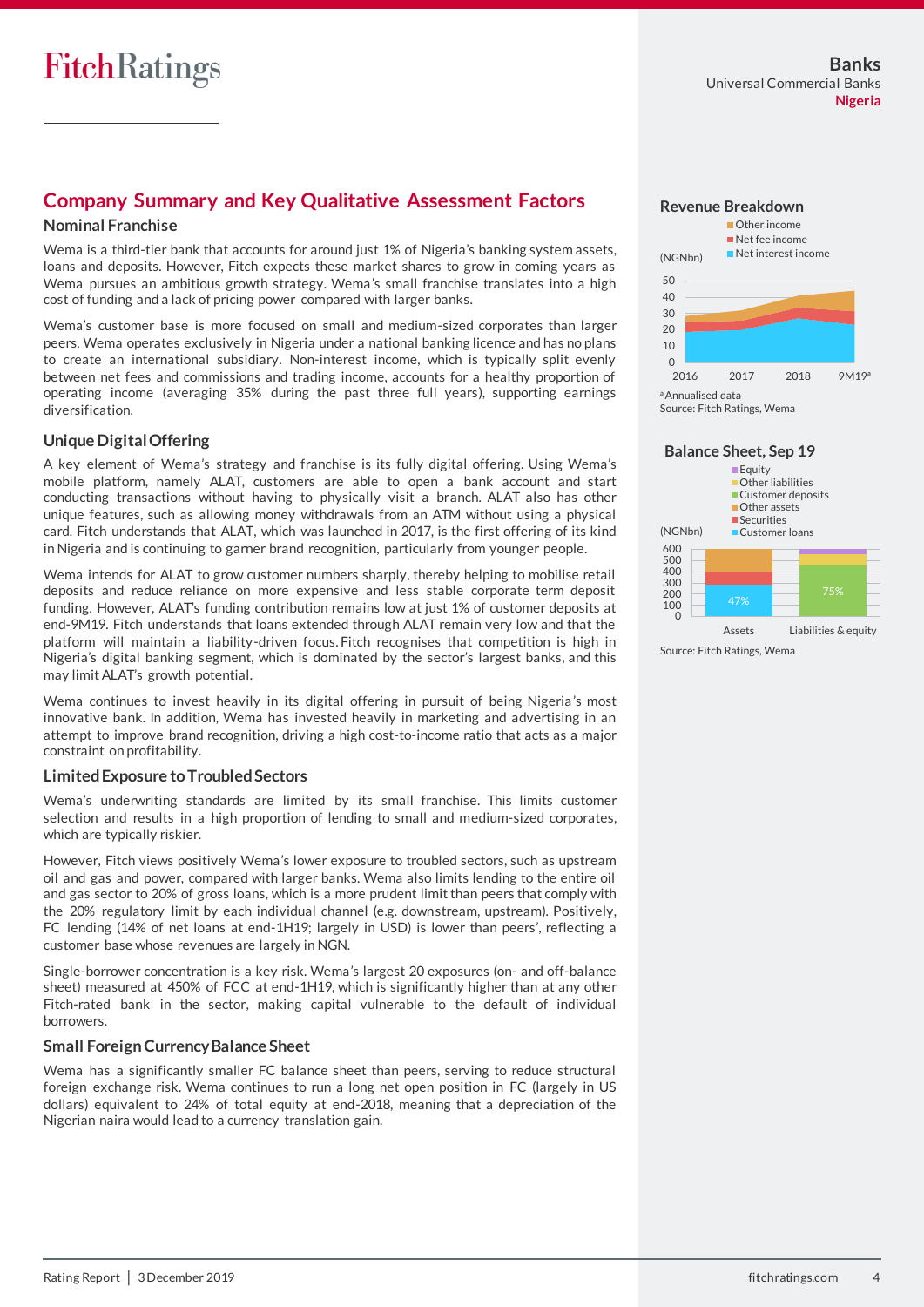# **Summary Financials and Key Ratios**

|                                     | 30 Sep 19              | 31 Dec 18             | 31 Dec 17             | 31 Dec 16             |
|-------------------------------------|------------------------|-----------------------|-----------------------|-----------------------|
|                                     | 9 months - 3rd quarter | Year end              | Year end              | Year end              |
|                                     | <b>NGNbn</b>           | <b>NGNbn</b>          | <b>NGNbn</b>          | <b>NGNbn</b>          |
|                                     | Unaudited              | Audited - unqualified | Audited - unqualified | Audited - unqualified |
| Summary income statement            |                        |                       |                       |                       |
| Net interest & dividend income      | 17.2                   | 27.0                  | 19.9                  | 18.7                  |
| Net fees and commissions            | 6.2                    | 6.6                   | 5.6                   | 6.2                   |
| Other operating income              | 9.4                    | 7.3                   | 6.3                   | 3.6                   |
| Total operating income              | 32.9                   | 40.9                  | 31.9                  | 28.4                  |
| Operating costs                     | 26.6                   | 32.6                  | 26.8                  | 24.8                  |
| Pre-impairment operating profit     | 6.2                    | 8.3                   | 5.1                   | 3.7                   |
| Loan & other impairment charges     | 1.6                    | 3.5                   | 2.2                   | 0.4                   |
| Operating profit                    | 4.6                    | 4.8                   | 3.0                   | 3.2                   |
| Other non-operating items (net)     | 0.1                    | 0.0                   | 0.1                   | 0.0                   |
| Tax                                 | 0.6                    | 1.5                   | 0.8                   | 0.7                   |
| Net income                          | 4.1                    | 3.3                   | 2.3                   | 2.6                   |
| Other comprehensive income          | 0.1                    | 0.0                   | 0.1                   | $-0.2$                |
| Fitch comprehensive income          | 4.1                    | 3.3                   | 2.4                   | 2.4                   |
| Summary balance sheet               |                        |                       |                       |                       |
| Gross Ioans                         | 297.1                  | 261.6                 | 220.1                 | 229.8                 |
| - Ow impaired                       | 6.8                    | 13.1                  | 2.5                   | 2.4                   |
| Loan loss allowances                | 10.1                   | 9.4                   | 4.2                   | 2.8                   |
| Net loans                           | 286.9                  | 252.2                 | 215.8                 | 227.0                 |
| Interbank                           | 36.4                   | 18.2                  | 1.2                   | 5.3                   |
| Derivatives                         | n.a.                   | n.a                   | n.a                   | n.a                   |
| Other securities & earning assets   | 115.4                  | 92.2                  | 69.9                  | 78.9                  |
| Total earning assets                | 438.8                  | 362.6                 | 287.0                 | 311.1                 |
| Cash and due from banks             | 121.9                  | 82.7                  | 58.4                  | 70.5                  |
| Other assets                        | 50.9                   | 43.5                  | 42.2                  | 42.4                  |
| Total assets                        | 611.6                  | 488.8                 | 387.5                 | 424.0                 |
| <b>Liabilities</b>                  |                        |                       |                       |                       |
| Customer deposits                   | 456.8                  | 369.2                 | 254.5                 | 283.3                 |
| Interbank and other ST funding      | 30.6                   | 4.6                   | 47.6                  | 45.7                  |
| Other LT funding                    | 45.6                   | 45.4                  | 23.9                  | 25.7                  |
| Trading liabilities and derivatives | n.a                    | n.a                   | n.a.                  | n.a.                  |
| Total funding                       | 533.0                  | 419.2                 | 326.0                 | 354.6                 |
| Other liabilities                   | 24.9                   | 18.7                  | 11.9                  | 14.5                  |
| Pref. shares and hybrid capital     | n.a.                   | n.a.                  | 0.0                   | 6.4                   |
| Total equity                        | 53.7                   | 50.9                  | 49.6                  | 48.5                  |
| Total liabilities and equity        | 611.6                  | 488.8                 | 387.5                 | 424.0                 |
| Ratios (annualised as appropriate)  |                        |                       |                       |                       |
| Profitability                       |                        |                       |                       |                       |
| Operating profit/RWA                | 2.4                    | 2.5                   | 1.7                   | 1.7                   |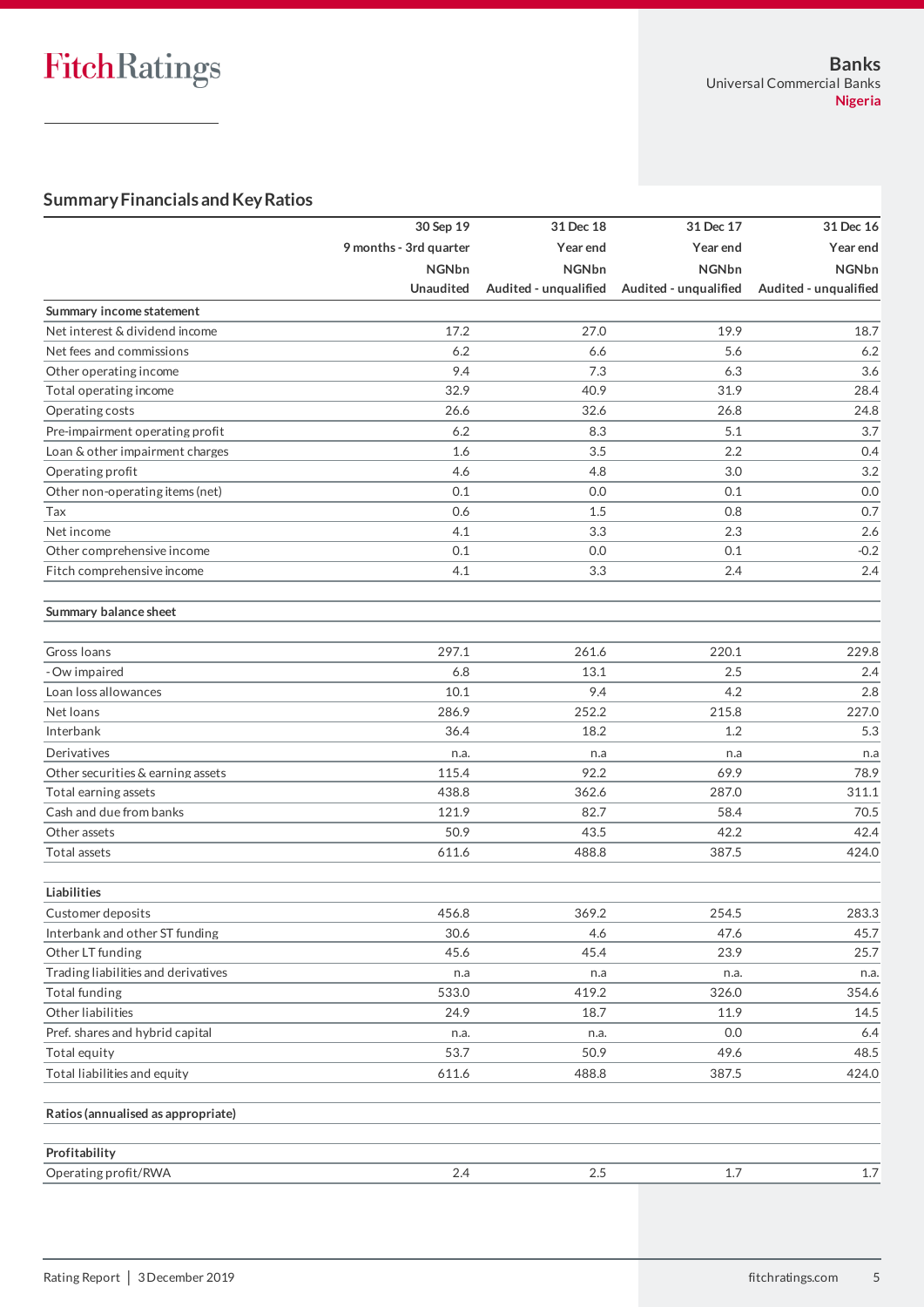# **Summary Financials and Key Ratios**

|                                             | 30 Sep 19 | 31 Dec 18 | 31 Dec 17 | 31 Dec 16 |
|---------------------------------------------|-----------|-----------|-----------|-----------|
| NII/average earning assets                  | 5.4       | 8.3       | 6.8       | 7.3       |
| Non-interest expense/gross revenues         | 81.0      | 79.7      | 83.9      | 87.2      |
| Net income/average equity                   | 10.5      | 6.6       | 4.6       | 5.4       |
| Asset quality                               |           |           |           |           |
| Impaired loans ratio                        | 2.3       | 5.0       | 1.2       | 1.1       |
| Growth in gross loans                       | 13.6      | 18.9      | $-4.3$    | n.a.      |
| Loan loss allowances/impaired loans         | 148.9     | 71.6      | 167.2     | 117.9     |
| Loan impairment charges/average gross loans | 0.8       | 1.3       | 0.9       | 0.1       |
| Capitalisation                              |           |           |           |           |
| Fitch Core Capital ratio                    | 12.5      | 15.7      | 15.8      | 13.6      |
| <b>TCE ratio</b>                            | 5.5       | 6.4       | 7.6       | 6.5       |
| CET 1 ratio                                 | n.a.      | n.a.      | n.a.      | n.a.      |
| Basel leverage ratio                        | n.a.      | n.a.      | n.a.      | n.a.      |
| Net impaired loans/FCC                      | $-10.2$   | 12.5      | $-6.2$    | $-1.7$    |
| Funding & liquidity                         |           |           |           |           |
| Loans/customer deposits                     | 65.0      | 70.9      | 86.5      | 81.1      |
| <b>LCR</b>                                  | n.a.      | n.a.      | n.a.      | n.a.      |
| Customer deposits/funding                   | 85.7      | 88.1      | 78.1      | 78.5      |
| <b>NSFR</b>                                 | n.a.      | n.a.      | n.a.      | n.a.      |
| Source: Fitch Ratings                       |           |           |           |           |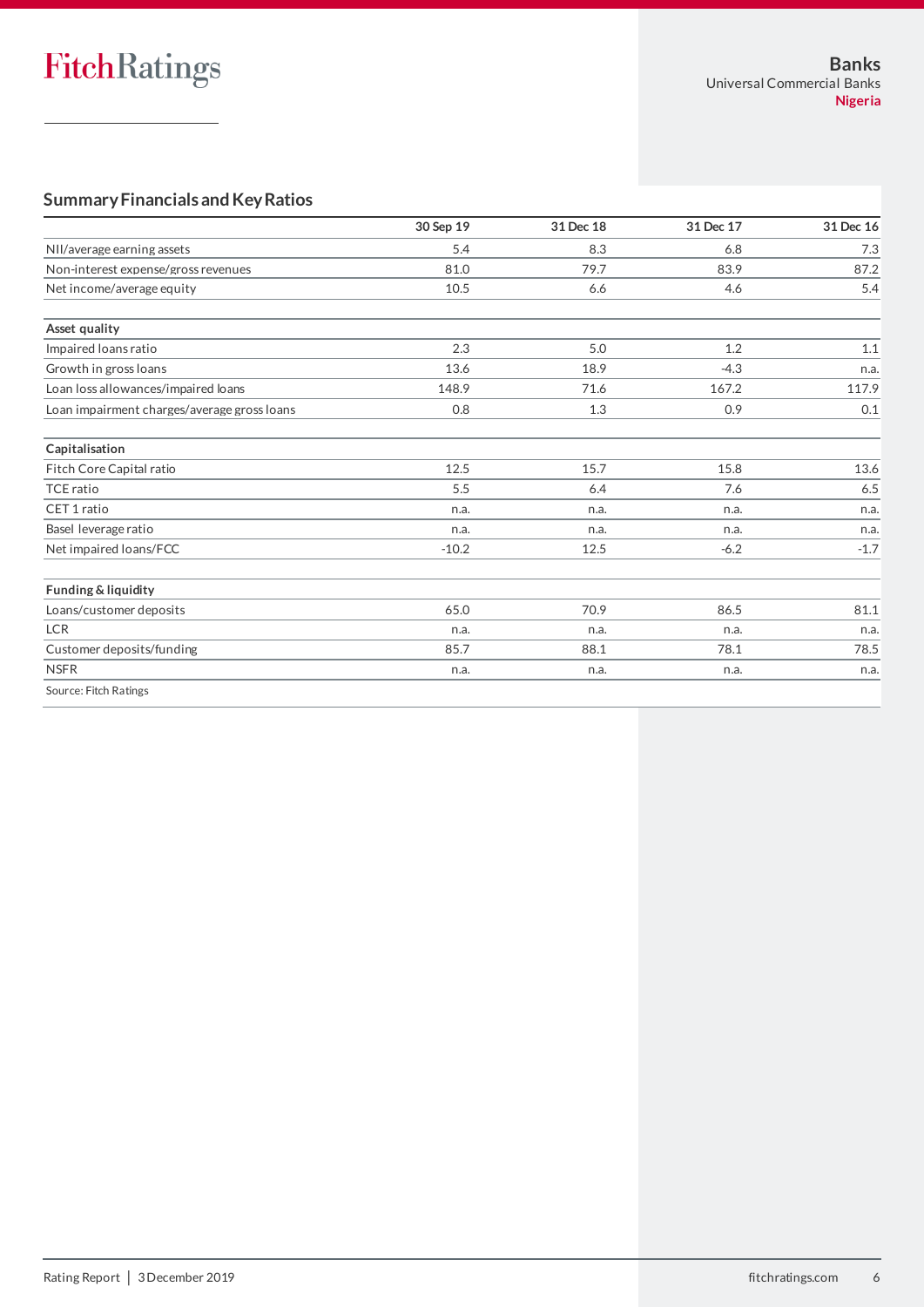## **Key Financial Metrics – Latest Developments**

#### **Good Asset Quality**

Loan quality is a rating strength. Wema's impaired loans (Stage 3 loans under IFRS 9) ratio (2.3% at end-9M19) is consistently lower than the sector average and Stage 2 loans (a further 0.9% of gross loans at end-9M19) are also low, explained by limited exposure to troubled sectors that have caused asset quality pressures for larger banks, such as power and upstream oil and gas, in addition to considerably lower lending in FC. Specific coverage of impaired loans (69% at end-9M19) is adequate and Wema prudently maintains a large general provision that increased total loan loss allowance coverage of impaired loans to a high 149% at end-9M19.

Strong loan quality metrics are balanced against exceptionally high single-borrower concentration and strong loan growth during a period that is not conducive to loan expans ion. The latter has served to flatter some asset quality metrics but may lead to pressures on future loan quality.

#### **Adequate Profitability**

Wema produces adequate profitability that is broadly in line with similar sized peers, as highlighted by operating returns over risk-weighted assets that have averaged 1.9% over the past four full years. Profitability is supported by good asset quality and low loan impairment charges.

However, profitability continues to be constrained by a weak net interest margin, which is explained by a high cost of funding, in addition to a high cost-to-income ratio. Fitch sees limited prospects for a material reduction in this ratio given continued investments in marketing and digitalisation and expected balance sheet growth that will inflate regulatory costs (deposit insurance and AMCON levy). Furthermore, Wema's ambitious growth strategy means that reliance on expensive funding is expected to continue, providing limited scope for improvement in the net interest margin.

#### **HighLeverage**

Capital metrics are a rating weakness. Wema's FCC ratio (12.5% at end-9M19) is one of the lowest among Fitch-rated Nigerian banks and has declined in line with the bank's strong loan growth. Tangible leverage (5.5% at end-9M19) is exceptionally weak following strong deposit growth since end-2017 that has inflated the size of Wema's balance sheet. Positively, Wema is considering a rights issue to fund continued growth, which could bring leverage back to acceptable levels.

Weak capitalisation and leverage metrics are also considered in the context of very high single-borrower concentration. Pre-impairment operating profit is weak, providing limited buffers to absorb asset quality shocks, but asset quality positively does not compromise solvency given low levels of problem loans and comfortable provisioning.

Wema operates with a national banking licence, meaning that it must comply with a minimum Total Capital Adequacy Ratio (CAR) of just 10%. Wema's CAR was 14.8% at end-9M19 (including unaudited earnings), providing a comfortable buffer above this modest regulatory requirement. Wema issued tier 2 capital qualifying subordinated debt in 2018 and 1H19, providing a boost to CAR, but no further tier 2 issuance is planned.

## **Weak Funding Structure**

Wema's funding profile is structurally weaker than peers, with greater reliance on more expensive and less stable term deposits (54% of customer deposits at end-9M19) driving a high cost of funding. Retail deposits accounted for 37% of customer deposits at end-9M19, providing some stability to Wema's funding profile.

Wema runs particularly large asset and liability liquidity mismatches given that 86% of liabilities matured within three months at end-2018. Wema's loans/customer deposits ratio is low (65% at end-9M19), yet the bank's liquidity profile is weaker than peers, with liquid assets accounting for a smaller proportion of customer deposits due to a high volume of pledged securities. Positively, Wema is almost entirely funded in local currency, meaning that it is les s exposed to FC liquidity risks.





Source: Fitch Ratings, Wema



## **Capitalisation & Leverage**



Source: Fitch Ratings, Wema

#### **Funding Profile**



Source: Fitch Ratings, Wema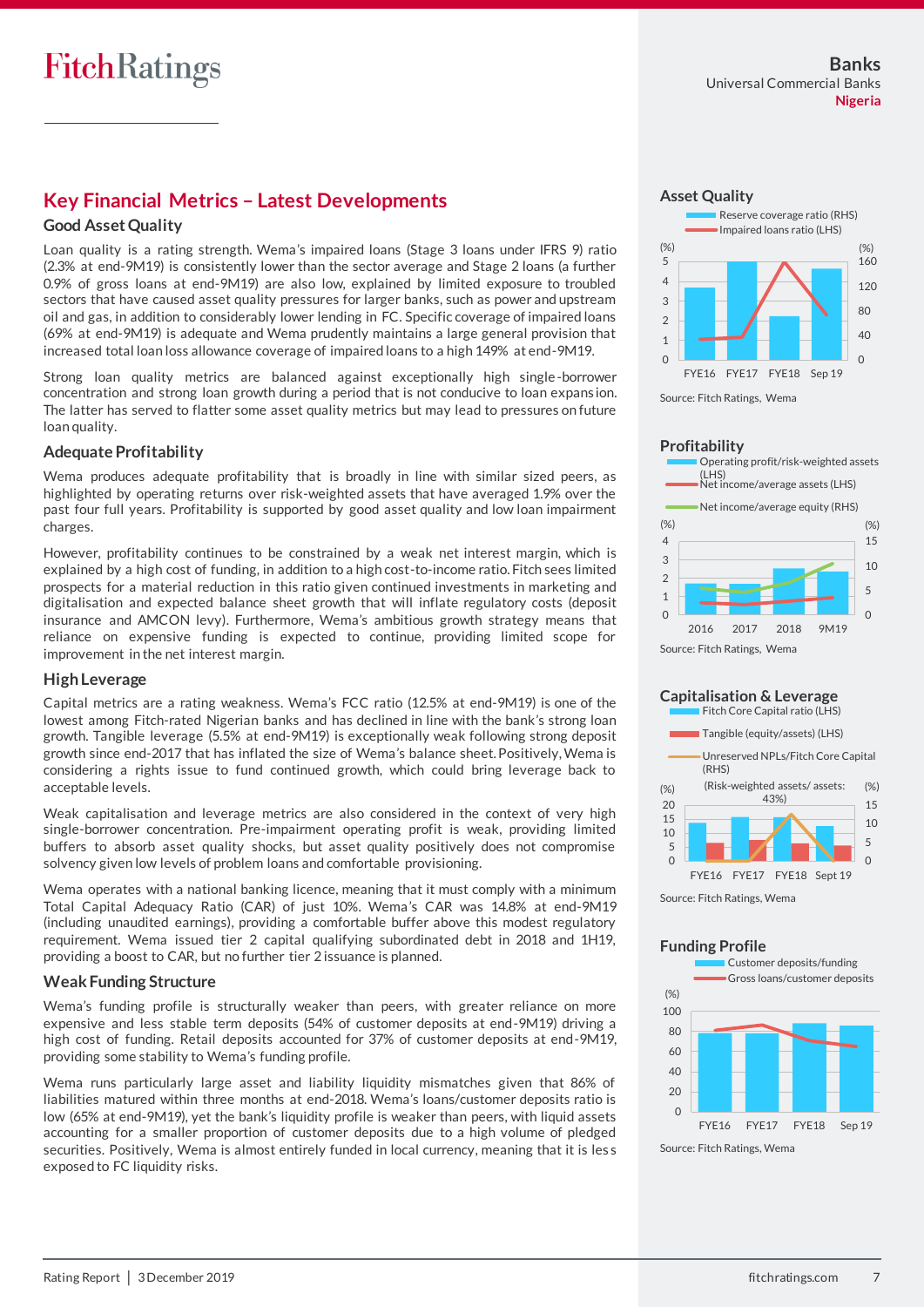# FitchRatings

# **Environmental, Social and Governance Considerations**

| <b>FitchRatings</b>                                              |                | <b>Wema Bank PLC</b>                                                                                                                                                                                      |                                                                                    |                                  |                                                                         |                |                                                             | <b>Banks</b><br><b>Ratings Navigator</b>                                                                                                                                                                                                    |
|------------------------------------------------------------------|----------------|-----------------------------------------------------------------------------------------------------------------------------------------------------------------------------------------------------------|------------------------------------------------------------------------------------|----------------------------------|-------------------------------------------------------------------------|----------------|-------------------------------------------------------------|---------------------------------------------------------------------------------------------------------------------------------------------------------------------------------------------------------------------------------------------|
| <b>Credit-Relevant ESG Derivation</b>                            |                |                                                                                                                                                                                                           |                                                                                    |                                  |                                                                         |                |                                                             | <b>Overall ESG Scale</b>                                                                                                                                                                                                                    |
| Wema Bank PLC has 5 ESG potential rating drivers                 |                | Wema Bank PLC has exposure to compliance risks including fair lending practices, mis-selling, repossession/foreclosure practices, consumer data protection (data security) but this has very              |                                                                                    |                                  | key driver                                                              | $\,0\,$        | issues                                                      | $\sqrt{5}$                                                                                                                                                                                                                                  |
| low impact on the rating.<br>∙                                   |                | Governance is minimally relevant to the rating and is not currently a driver.                                                                                                                             |                                                                                    |                                  | driver                                                                  | $\mathbf 0$    | issues                                                      | $\overline{4}$                                                                                                                                                                                                                              |
|                                                                  |                |                                                                                                                                                                                                           |                                                                                    |                                  | potential driver                                                        | 5              | issues                                                      | $\mathbf{3}$                                                                                                                                                                                                                                |
|                                                                  |                |                                                                                                                                                                                                           |                                                                                    |                                  | not a rating driver                                                     | $\overline{4}$ | issues                                                      | $\overline{\phantom{0}}$                                                                                                                                                                                                                    |
|                                                                  |                |                                                                                                                                                                                                           |                                                                                    |                                  |                                                                         | 5              | <i>issues</i>                                               |                                                                                                                                                                                                                                             |
| <b>Environmental (E)</b><br><b>General Issues</b>                | E Score        | <b>Sector-Specific Issues</b>                                                                                                                                                                             | Reference                                                                          | <b>E</b> Scale                   |                                                                         |                |                                                             |                                                                                                                                                                                                                                             |
| <b>GHG Emissions &amp; Air Quality</b>                           | $\overline{1}$ | In.a.                                                                                                                                                                                                     | n.a.                                                                               | 5                                | How to Read This Page<br>most relevant and green (1) is least relevant. |                |                                                             | ESG scores range from 1 to 5 based on a 15-level color gradation. Red (5) is                                                                                                                                                                |
| <b>Energy Management</b>                                         | $\mathbf{1}$   | n.a                                                                                                                                                                                                       | n.a.                                                                               | $\overline{4}$                   |                                                                         |                |                                                             | The Environmental (E), Social (S) and Governance (G) tables break out the<br>individual components of the scale. The left-hand box shows the aggregate E,                                                                                   |
| Water & Wastewater Management                                    | $\overline{1}$ | n.a                                                                                                                                                                                                       | n.a.                                                                               | $\overline{3}$                   |                                                                         |                |                                                             | S, or G score. General Issues are relevant across all markets with Sector-<br>Specific Issues unique to a particular industry group. Scores are assigned to<br>each sector-specific issue. These scores signify the credit-relevance of the |
| Waste & Hazardous Materials<br>Management; Ecological Impacts    | $\mathbf{1}$   | n.a.                                                                                                                                                                                                      | n.a.                                                                               | $\overline{2}$                   | captured in Fitch's credit analysis.                                    |                |                                                             | sector-specific issues to the issuing entity's overall credit rating. The Reference<br>box highlights the factor(s) within which the corresponding ESG issues are                                                                           |
| <b>Exposure to Environmental</b><br>Impacts                      | $\overline{2}$ | Impact of extreme weather events on assets and/or operations and<br>corresponding risk appetite & management; catastrophe risk; credit<br>concentrations                                                  | Company Profile; Management &<br>Strategy; Risk Appetite; Asset Quality            |                                  |                                                                         |                |                                                             | The Credit-Relevant ESG Derivation table shows the overall ESG score. This                                                                                                                                                                  |
| Social (S)                                                       |                |                                                                                                                                                                                                           |                                                                                    |                                  |                                                                         |                |                                                             | score signifies the credit relevance of combined E, S and G issues to the<br>entity's credit rating. The three columns to the left of the overall ESG score                                                                                 |
| <b>General Issues</b>                                            | S Score        | <b>Sector-Specific Issues</b>                                                                                                                                                                             | Reference                                                                          | <b>S</b> Scale                   |                                                                         |                |                                                             | summarize the issuing entity's sub-component ESG scores. The box on the far<br>left identifies the [number of] general ESG issues that are drivers or potential                                                                             |
| Human Rights, Community<br>Relations, Access & Affordability     | $\overline{2}$ | Services for underbanked and underserved communities: SME and<br>community development programs; financial literacy programs                                                                              | Company Profile; Management &<br>Strategy; Risk Appetite                           | 5                                | 5) and provides a brief explanation for the score.                      |                |                                                             | drivers of the issuing entity's credit rating (corresponding with scores of 3, 4 or                                                                                                                                                         |
| Customer Welfare - Fair<br>Messaging, Privacy & Data<br>Security | 3              | Compliance risks including fair lending practices, mis-selling,<br>repossession/foreclosure practices, consumer data protection (data<br>security)                                                        | Operating Environment; Company<br>Profile; Management & Strategy; Risk<br>Appetite | $\overline{4}$                   |                                                                         |                |                                                             | Classification of ESG issues has been developed from Fitch's sector and sub-<br>sector ratings criteria and the General Issues and the Sector-Specific Issues                                                                               |
| <b>Labor Relations &amp; Practices</b>                           | $\overline{2}$ | Impact of labor negotiations, including board/employee compensation<br>and composition                                                                                                                    | Company Profile; Management &<br>Strategy                                          | $\overline{3}$                   | have been informed with SASB's Materiality Map.                         |                |                                                             | Sector references in the scale definitions below refer to Sector as displayed in                                                                                                                                                            |
| <b>Employee Wellbeing</b>                                        | $\mathbf{1}$   | n.a.                                                                                                                                                                                                      | n.a.                                                                               | $\overline{2}$                   | the Sector Details box on page 1 of the navigator.                      |                |                                                             |                                                                                                                                                                                                                                             |
| <b>Exposure to Social Impacts</b>                                | $\overline{2}$ | Shift in social or consumer preferences as a result of an institution's<br>social positions, or social and/or political disapproval of core banking<br>practices                                          | Company Profile; Financial Profile                                                 |                                  |                                                                         |                |                                                             |                                                                                                                                                                                                                                             |
| Governance (G)                                                   |                |                                                                                                                                                                                                           |                                                                                    |                                  |                                                                         |                | <b>CREDIT-RELEVANT ESG SCALE</b>                            |                                                                                                                                                                                                                                             |
| <b>General Issues</b>                                            | <b>G</b> Score | <b>Sector-Specific Issues</b>                                                                                                                                                                             | Reference                                                                          | <b>G</b> Scale                   |                                                                         |                |                                                             | How relevant are E, S and G issues to the overall credit rating?                                                                                                                                                                            |
| Management Strategy                                              | $\mathbf{3}$   | Operational implementation of strategy                                                                                                                                                                    | Management & Strategy                                                              | $5\overline{5}$<br>5             |                                                                         |                | importance within Navigator.                                | Highly relevant, a key rating driver that has a significant impact on<br>the rating on an individual basis. Equivalent to "higher" relative                                                                                                 |
| Governance Structure                                             | $\mathbf{3}$   | Board independence and effectiveness; ownership concentration;<br>protection of creditor/stakeholder rights; legal /compliance risks;<br>business continuity; key person risk; related party transactions | Management & Strategy; Earnings &<br>Profitability; Capitalisation &<br>Leverage   | $\overline{4}$<br>$\overline{4}$ |                                                                         |                | relative importance within Navigator.                       | Relevant to rating, not a key rating driver but has an impact on the<br>rating in combination with other factors. Equivalent to "moderate"                                                                                                  |
| <b>Group Structure</b>                                           | $\overline{3}$ | Organizational structure; appropriateness relative to business model;<br>opacity; intra-group dynamics; ownership                                                                                         | Company Profile                                                                    | $\overline{3}$<br>$\overline{3}$ |                                                                         |                |                                                             | Minimally relevant to rating, either very low impact or actively<br>managed in a way that results in no impact on the entity rating.<br>Equivalent to "lower" relative importance within Navigator.                                         |
| <b>Financial Transparency</b>                                    | 3              | Quality and frequency of financial reporting and auditing processes                                                                                                                                       | Management & Strategy                                                              | $\overline{2}$<br>$\overline{2}$ |                                                                         |                | Irrelevant to the entity rating but relevant to the sector. |                                                                                                                                                                                                                                             |
|                                                                  |                |                                                                                                                                                                                                           |                                                                                    |                                  |                                                                         |                |                                                             | Irrelevant to the entity rating and irrelevant to the sector.                                                                                                                                                                               |
|                                                                  |                |                                                                                                                                                                                                           |                                                                                    |                                  |                                                                         |                |                                                             |                                                                                                                                                                                                                                             |
|                                                                  |                |                                                                                                                                                                                                           |                                                                                    |                                  |                                                                         |                |                                                             |                                                                                                                                                                                                                                             |